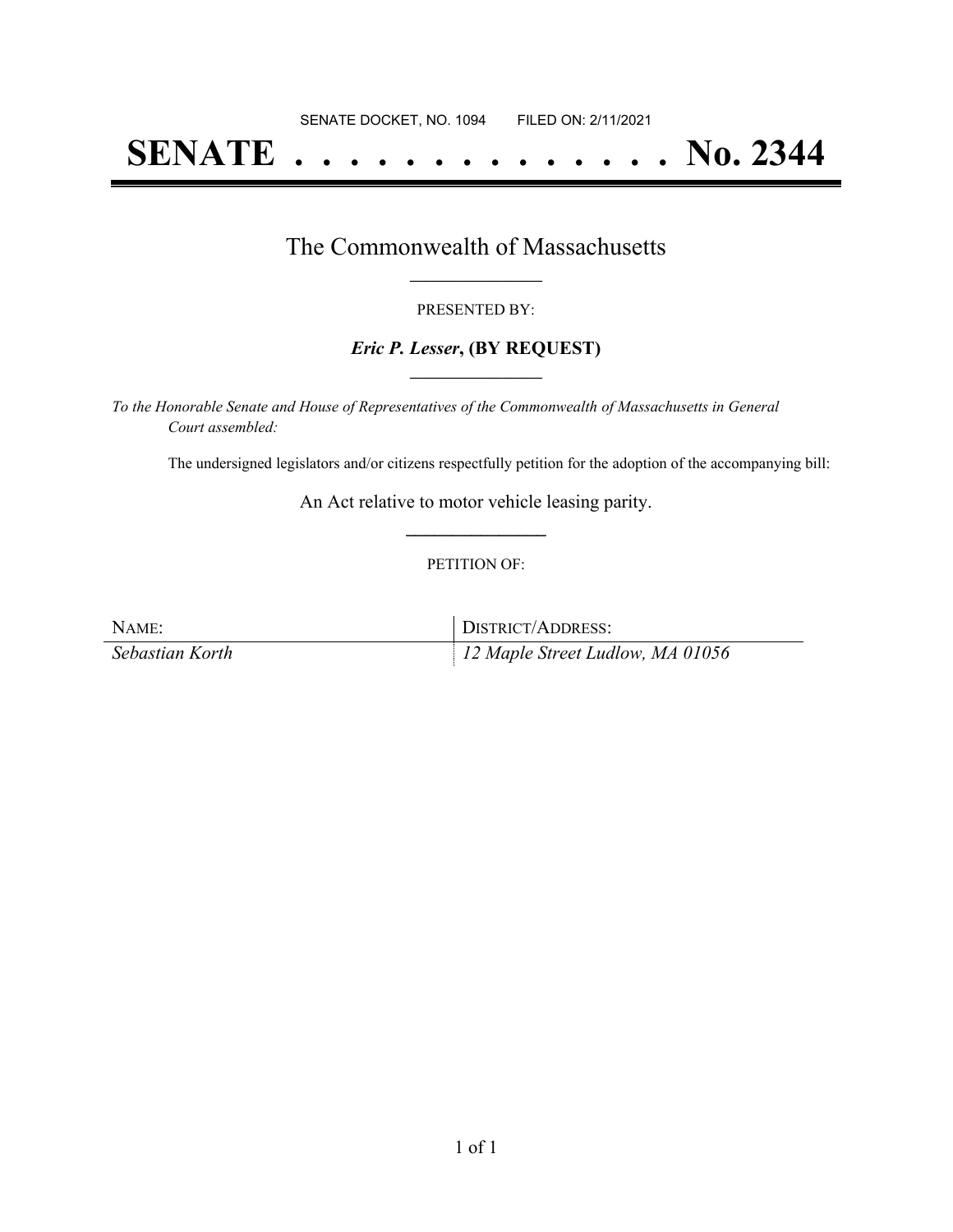# SENATE DOCKET, NO. 1094 FILED ON: 2/11/2021 **SENATE . . . . . . . . . . . . . . No. 2344**

By Mr. Lesser (by request), a petition (accompanied by bill, Senate, No. 2344) of Sebastian Korth for legislation relative to motor vehicle leasing parity. Transportation.

## The Commonwealth of Massachusetts

**In the One Hundred and Ninety-Second General Court (2021-2022) \_\_\_\_\_\_\_\_\_\_\_\_\_\_\_**

**\_\_\_\_\_\_\_\_\_\_\_\_\_\_\_**

An Act relative to motor vehicle leasing parity.

Be it enacted by the Senate and House of Representatives in General Court assembled, and by the authority *of the same, as follows:*

| SECTION 1. Chapter 90 of the general laws, as so appearing in the 2014 edition, shall be |
|------------------------------------------------------------------------------------------|
| amended by striking section 7N and replacing it with the following section:-             |

 Section 7N. Notwithstanding any disclaimer of warranty, a motor vehicle contract of sale or lease may be voided by the buyer or lessee if the motor vehicle fails to pass, within seven days from the date of such sale or lease, the periodic staggered inspection at an inspection station licensed pursuant to section seven W; provided, that the defects which are the reasons for the failure to issue a certificate of inspection were not caused by the abusive or negligent operation of the motor vehicle or by damage resulting from an accident or collision occurring after the date of the sale or lease; and provided, further, that the cost of repairs necessary to permit the issuance of a certificate of inspection exceeds ten per cent of the purchase price of the motor vehicle, or in the case of a leased vehicle the exceeds ten percent total amount of payments due by the consumer to the lessor over the full term of the lease.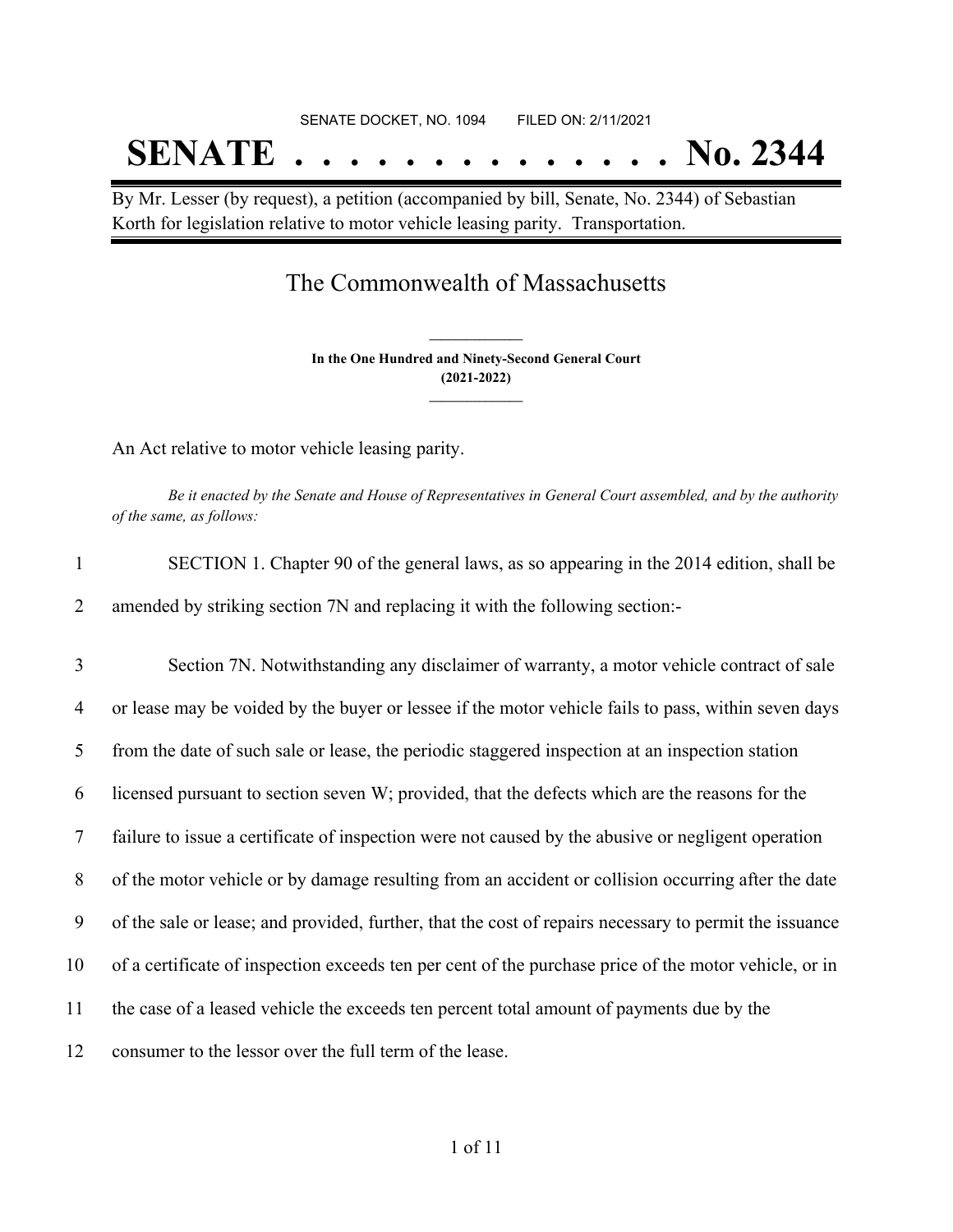| 13 | In order to void a motor vehicle sale or lease under this section the buyer or lessee shall,           |
|----|--------------------------------------------------------------------------------------------------------|
| 14 | within fourteen days from the date of sale or lease, notify the selling or leasing dealer of his       |
| 15 | intention to do so, deliver the motor vehicle to the selling or leasing dealer, provide the selling or |
| 16 | leasing dealer with a written statement signed by an authorized agent of such inspection station       |
| 17 | stating the reasons why the motor vehicle failed to pass the safety or combined safety and             |
| 18 | emissions inspection and an estimate of the cost of necessary repairs. The buyer or lessee shall       |
| 19 | be entitled to a refund of his purchase price unless the buyer or lessee and the selling or leasing    |
| 20 | dealer agree in writing that the selling or leasing dealer may make the necessary repairs at his       |
| 21 | own cost and expense within a reasonable period of time thereafter. This section shall apply only      |
| 22 | to motor vehicles purchased for the immediate personal or family use of the buyer or lessee.           |
| 23 | "Lessee" means any person who acquires the right to possession of and use of a motor                   |
| 24 | vehicle under a lease agreement for a term of not less than one year.                                  |
| 25 | SECTION 2. Section 7N1/4 of chapter 90 of the general laws, as so appearing in the 2014                |
| 26 | edition, shall be amended by striking subsection 1 and replacing it with the following                 |
| 27 | subsection:-                                                                                           |
| 28 | (1) For the purposes of this section the following words shall have the following                      |
| 29 | meanings:-                                                                                             |
| 30 | "Business day", Monday to Friday, inclusive, except for state or federal holidays.                     |
| 31 | "Buyer" includes a lessee of a used motor vehicle                                                      |
| 32 | "Consumer", a buyer or lessee, other than for purposes of resale, of a motor vehicle, any              |
| 33 | person to whom such motor vehicle is transferred or leased during the period of any express or         |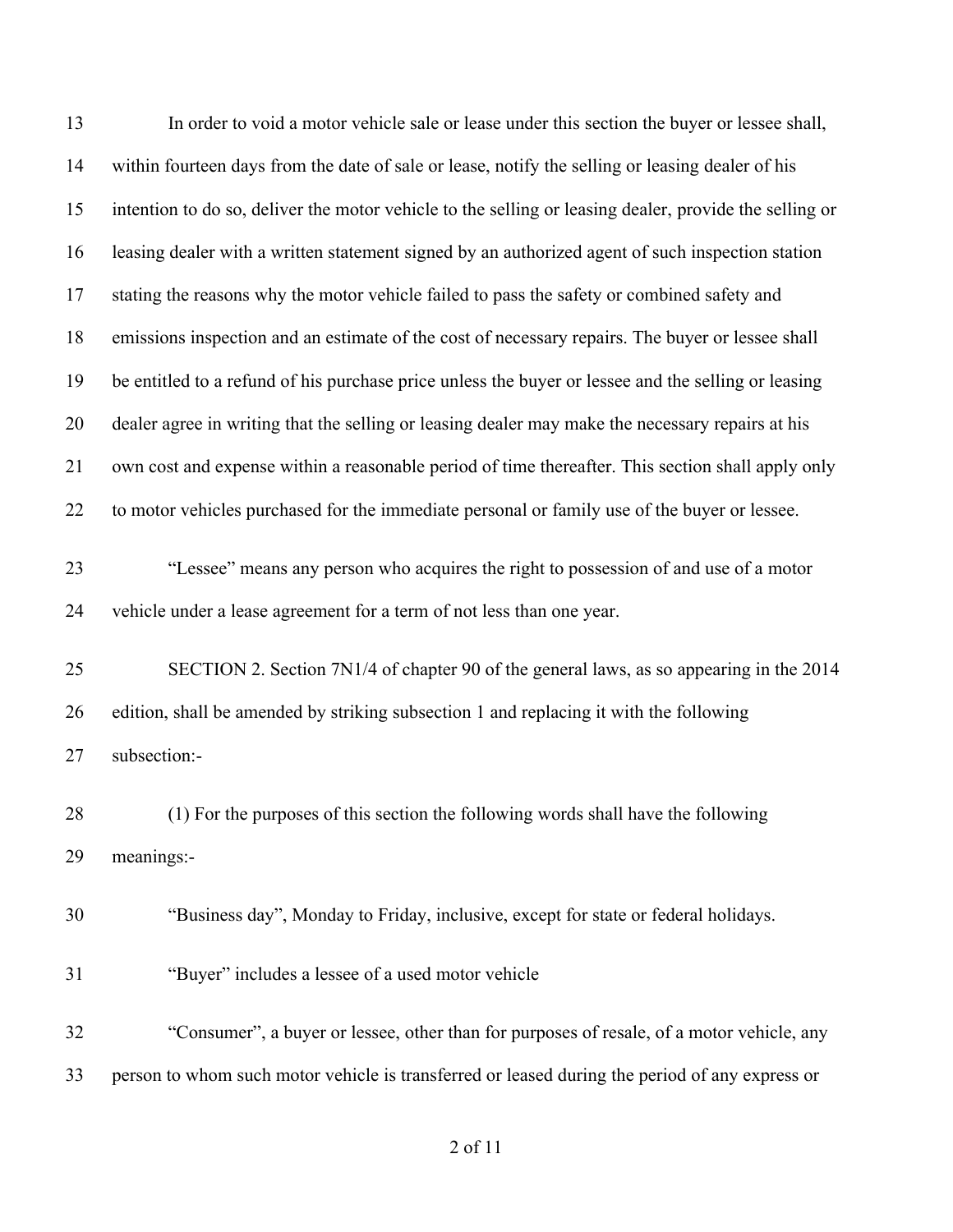statutory warranty under this section applicable to such motor vehicle, and any other person entitled by the terms of such warranty to enforce its obligations.

 "Dealer", any person engaged in the business of selling or leasing, offering for sale or lease, or negotiating the retail sale or retail lease of used motor vehicles or selling motor vehicles as broker or agent for another, including the officers, agents and employees of such person and any combination or association of dealers, but not including a bank or other financial institution, or the commonwealth, its agencies, bureaus, boards, commissions, authorities, nor any of its political subdivisions. A person shall be deemed to be engaged in the business of selling or leasing used motor vehicles if such person has sold or leased more than three used motor vehicles in the preceding twelve months. "Lessee", any consumer who acquires the right to possession of and use of a motor vehicle under a lease agreement for a term of not less than one year. "Motor vehicle" or "vehicle", any motor vehicle as defined in section one, sold, leased or replaced by a dealer or manufacturer, except that it shall not include auto homes, vehicles built primarily for off-road use or any vehicle used primarily for business purposes.

 "Private seller", any person who is not a dealer and who offers to sell or sells a used motor vehicle to a consumer.

 "Purchase price", the total of all payments made for the purchase or lease of a vehicle, including but not limited to any finance charges, registration fees, payments made for credit life, accident, health, and damage insurance, and collision and related comprehensive insurance coverages and service contracts and the value of a trade-in.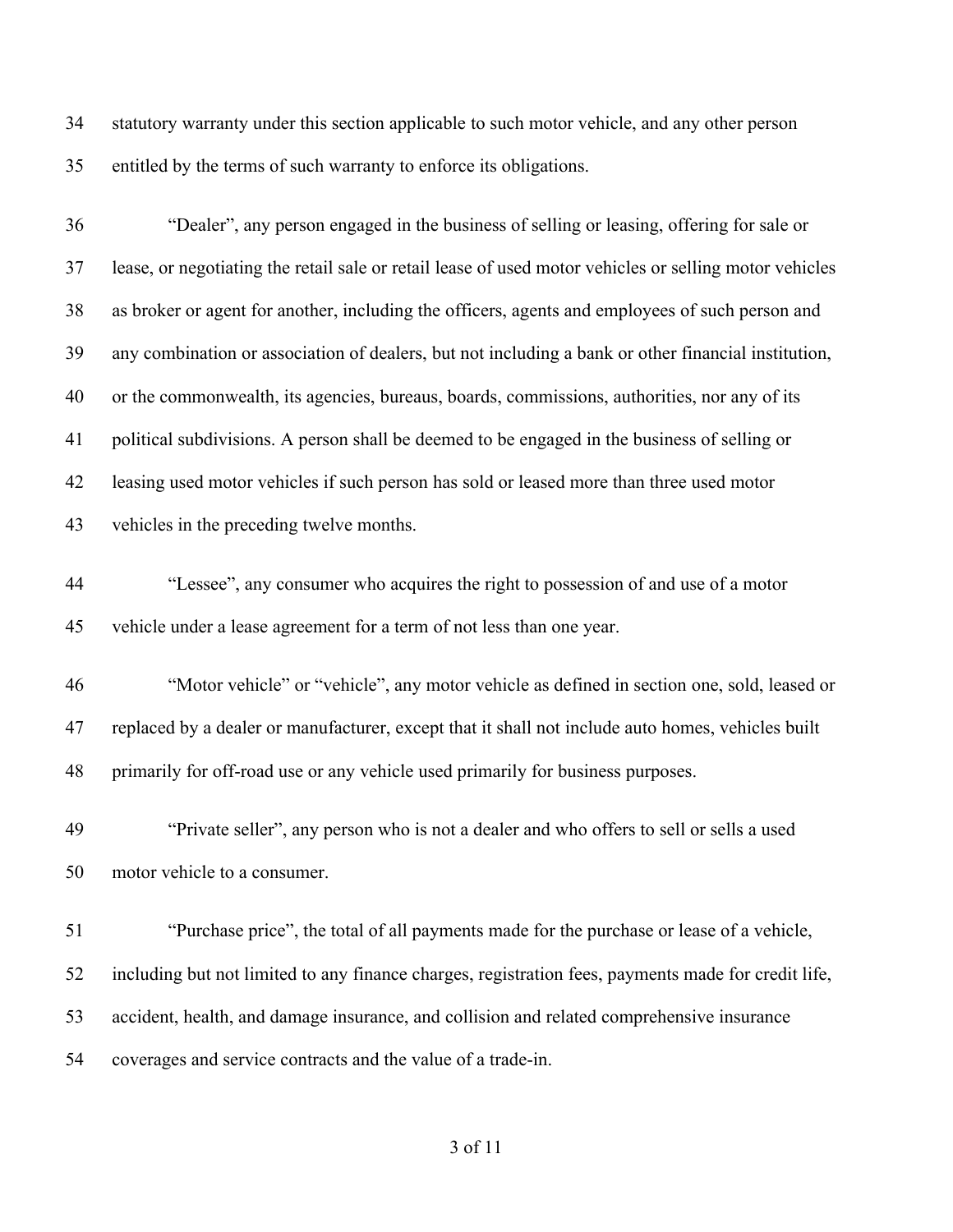| 55 | "Repurchase price", the purchase price, as defined above, less any cash award that was               |
|----|------------------------------------------------------------------------------------------------------|
| 56 | made by the dealer in an attempt to resolve the dispute and was accepted by the consumer, and        |
| 57 | less any refunds or rebates to which the consumer is entitled, plus any incidental damages not       |
| 58 | previously reimbursed, including but not limited to the reasonable costs of towing from point of     |
| 59 | breakdown up to thirty miles to obtain required repairs or to return the vehicle under this section, |
| 60 | and the reasonable costs of obtaining alternative transportation during the applicable warranty      |
| 61 | period after the second day following each such breakdown not to exceed fifteen dollars vehicle      |
| 62 | rental charges for each day in which the cost of such alternative transportation is reimbursable.    |
| 63 | "Seller" other than private seller shall include the lessor of a used motor vehicle.                 |
| 64 | "Used motor vehicle" or "used vehicle", any vehicle driven more than the limited use                 |
| 65 | necessary in moving or road testing a new vehicle prior to delivery to a consumer, including a       |
| 66 | demonstrator vehicle, except that it shall not include auto homes, vehicles built primarily for off  |
| 67 | road use, motorcycles, or any vehicle used primarily for business purposes.                          |
| 68 | SECTION 3. Section 7N1/4 of chapter 90 of the general laws is further amended by                     |
| 69 | adding after the word "sold," in line 49, the following words:-", or leased".                        |
| 70 | SECTION 4. Section 7N1/4 of chapter 90 of the general laws is further amended by                     |
| 71 | adding after the word "sold," in line 180, the following words:- "or leased".                        |
| 72 | SECTION 5. Section 7N1/4 of chapter 90 of the general laws is further amended by                     |
| 73 | adding after the word "sold," in line 276, the following words:- "or leased".                        |
| 74 | SECTION 6. Chapter 93 of the general laws, as appearing in the 2014 edition, is hereby               |
| 75 | amended by adding after section 114 the following section:-                                          |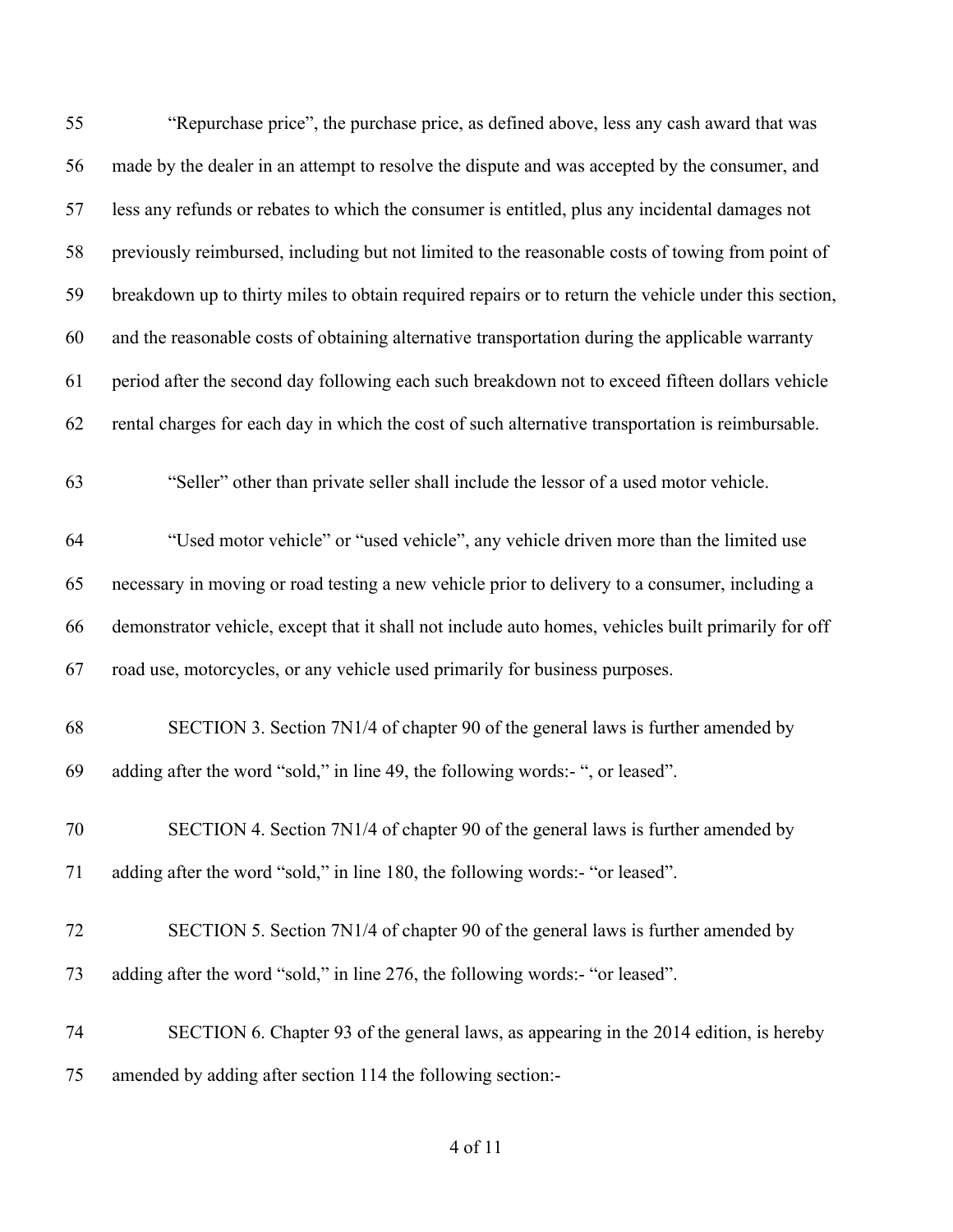Section 115. A motor vehicle dealer shall not assess or represent the value of a motor vehicle in a lease agreement in an amount greater than what the dealer has advertised or otherwise represented as that vehicle's purchase price. A dealer's failure to comply with the provisions of this section shall constitute an unfair or deceptive act under the provisions of chapter 93A.

 SECTION 7. Chapter 140D of the general laws, as appearing in the 2014 edition, is hereby amended by adding after section 29 the following sections:-

 Section 29A. The commissioner shall prescribe rule and regulations consistent with the provisions of the portion of the federal Truth in Lending Act known as the Consumer Leasing Act, 15 U.S.C. sections 1667 through 1667e, the bureau's Regulation M, 12 C.F.R. section 1013 et seq., the official staff commentary or a disclosure or model form and a lessor upon whom such rules and regulations impose duties or obligations, shall make or give to a consumer the disclosures, information and notices required of him by such rules and regulations, and such disclosures, information and notices shall constitute compliance with the provisions of this chapter.

 Lessors in the commonwealth shall comply with the federal Consumer Leasing Act, 15 U.S.C. sections 1667 through 1667e, and regulations implemented by the bureau unless and until the commissioner promulgates regulations that are substantially similar to or afford more protection to consumers than those issued by the bureau.

 The term "creditor" as used in sections 32 and 33 of this chapter shall include a lessor as defined in this section and rules and regulations made thereunder.SECTION 8. Section 32 of chapter 140D of the general laws, as so appearing in the 2014 edition, shall be amended by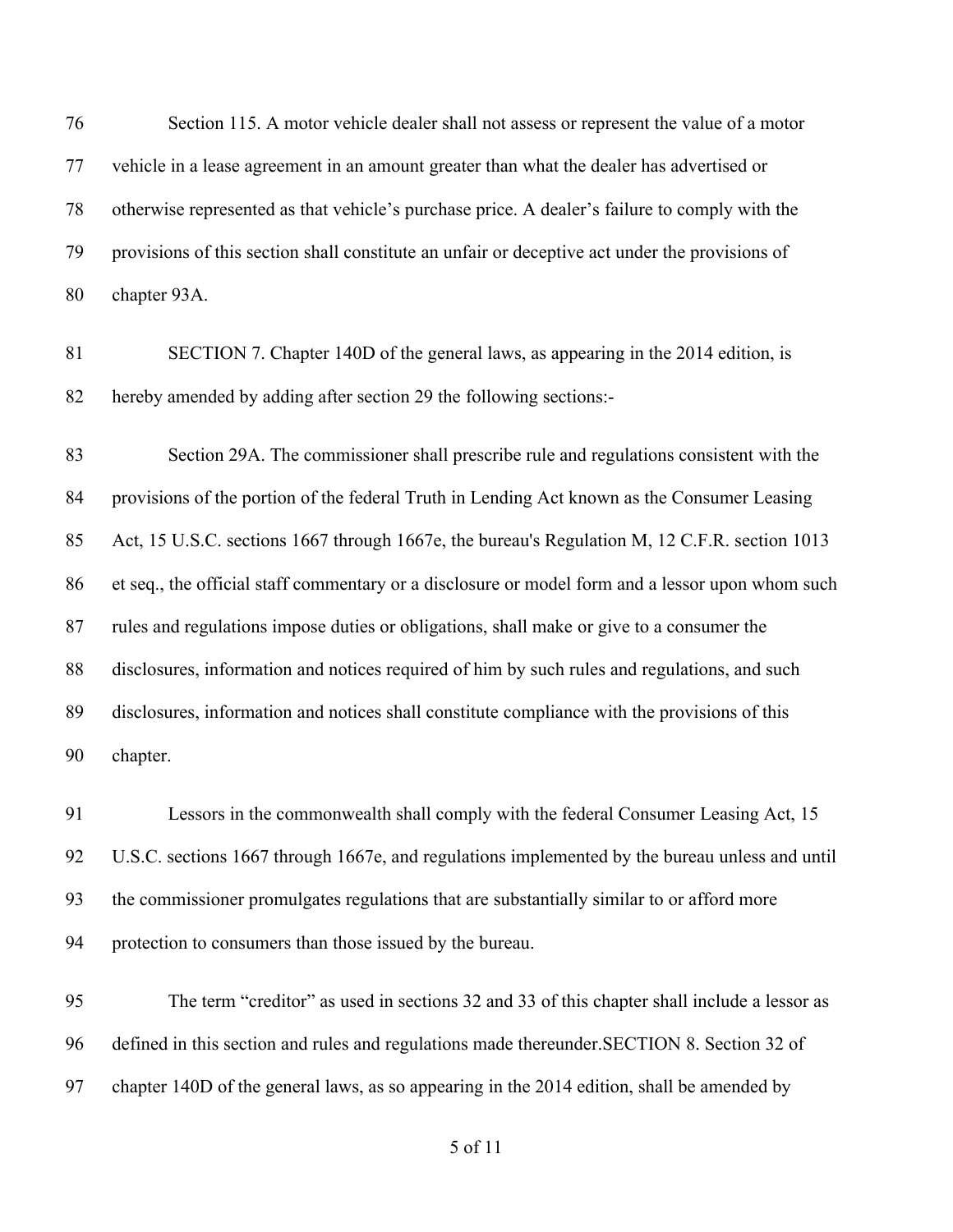| 98  | adding, in paragraph 2, after the word "transaction,", the following words:- subsection 1 and      |
|-----|----------------------------------------------------------------------------------------------------|
| 99  | replacing it with the following subsection:- "or in the case of a consumer lease under section     |
| 100 | 29A, 25 percent of the total amount of monthly payments under the lease".                          |
| 101 | SECTION 9. Section 32 of chapter 140D of the general laws is further amended by                    |
| 102 | adding after the word "thirty-one," in line 46, the following words:- "or sections twenty-nine A". |
| 103 | SECTION 10: Chapter 231 of the general laws, amended by striking out section 85J and               |
| 104 | replacing it with the following section:-                                                          |
| 105 | Whoever, by deceit or fraud, sells or leases personal property shall be liable in tort to a        |
| 106 | purchaser or lessee in treble the amount of damages sustained by such purchaser or lessee.         |
| 107 | SECTION 11. Chapter 255 of the general laws, as so appearing in the 2014 edition, shall            |
| 108 | be amended by striking out section 13I and replacing it with the following section:-               |
| 109 | Section 13I. For the purposes of this section and section 13J                                      |
| 110 | "Collateral" shall mean consumer goods secured or motor vehicles leased by a consumer              |
| 111 | credit transaction which are located in commonwealth at the time of default.                       |
| 112 | "Consumer credit transaction" shall include a consumer lease of motor vehicle for a term           |
| 113 | of more than one year;                                                                             |
| 114 | "creditor" and "secured creditor" shall include the lessor of a motor vehicle; and                 |
| 115 | "debtor" shall include a consumer lessee of a motor vehicle.                                       |
| 116 | (a) In any consumer credit transaction involving, or loan that is secured by, a non-               |
| 117 | possessory security interest in consumer goods a provision relating to default is enforceable only |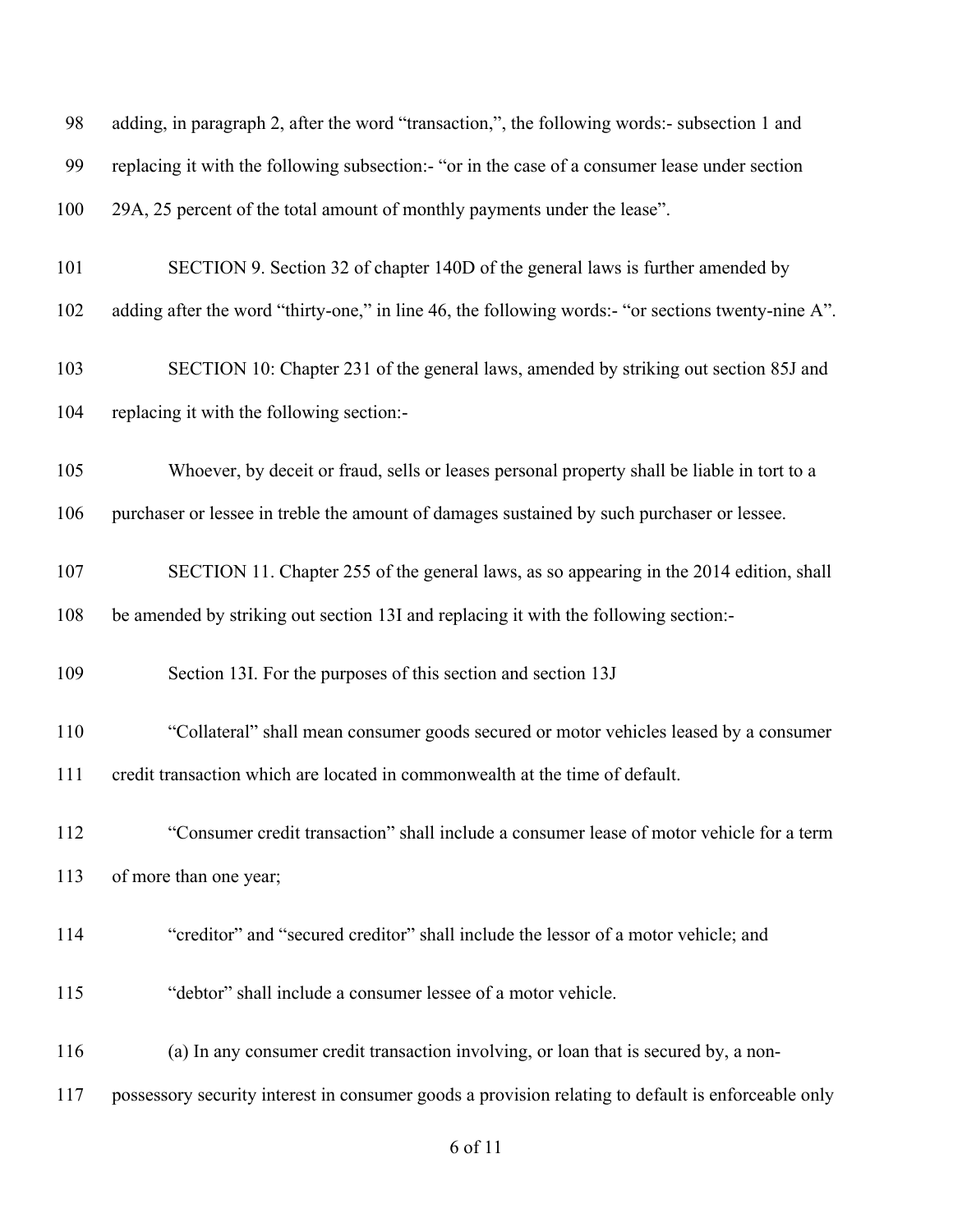to the extent that the default is material and consists of the debtor's failure to make one or more payments as required by the agreement, or the occurrence of an event which substantially impairs the value of the collateral.

 (b) After a default under a consumer credit transaction by a debtor the secured creditor may not bring an action against the debtor or proceed against the collateral until he gives the debtor the notice required by this section. Said notice shall be deemed to be delivered when delivered to the debtor or when mailed to the debtor at the debtor's address last known to the creditor. If a debtor cures a default after receiving such notice and again defaults, the creditor shall give another notice before bringing action or proceeding against the collateral with respect to the subsequent default, but no notice is required in connection with a subsequent default if, within the period commencing on the date of the consumer credit transaction subject to this section and the date of the subsequent default, the debtor has cured a default after notice three or more times.

 (c) The notice shall be in writing and shall be given to the debtor ten days or more after the default. The notice shall conspicuously state the rights of the debtor upon default in substantially the following form:

 The heading shall read:' 'Rights of Defaulting Consumer under Massachusetts Law.'' The body of the notice shall read: ''You may cure your default in (describe transaction in a manner enabling debtor to identify it) by paying to (name and address of lessor or creditor) (amount due) before (date which is at least twenty-one days after notice is mailed).

 If you pay this amount within the time allowed you are no longer in default and may continue with the transaction (lease or loan) as though no default had occurred.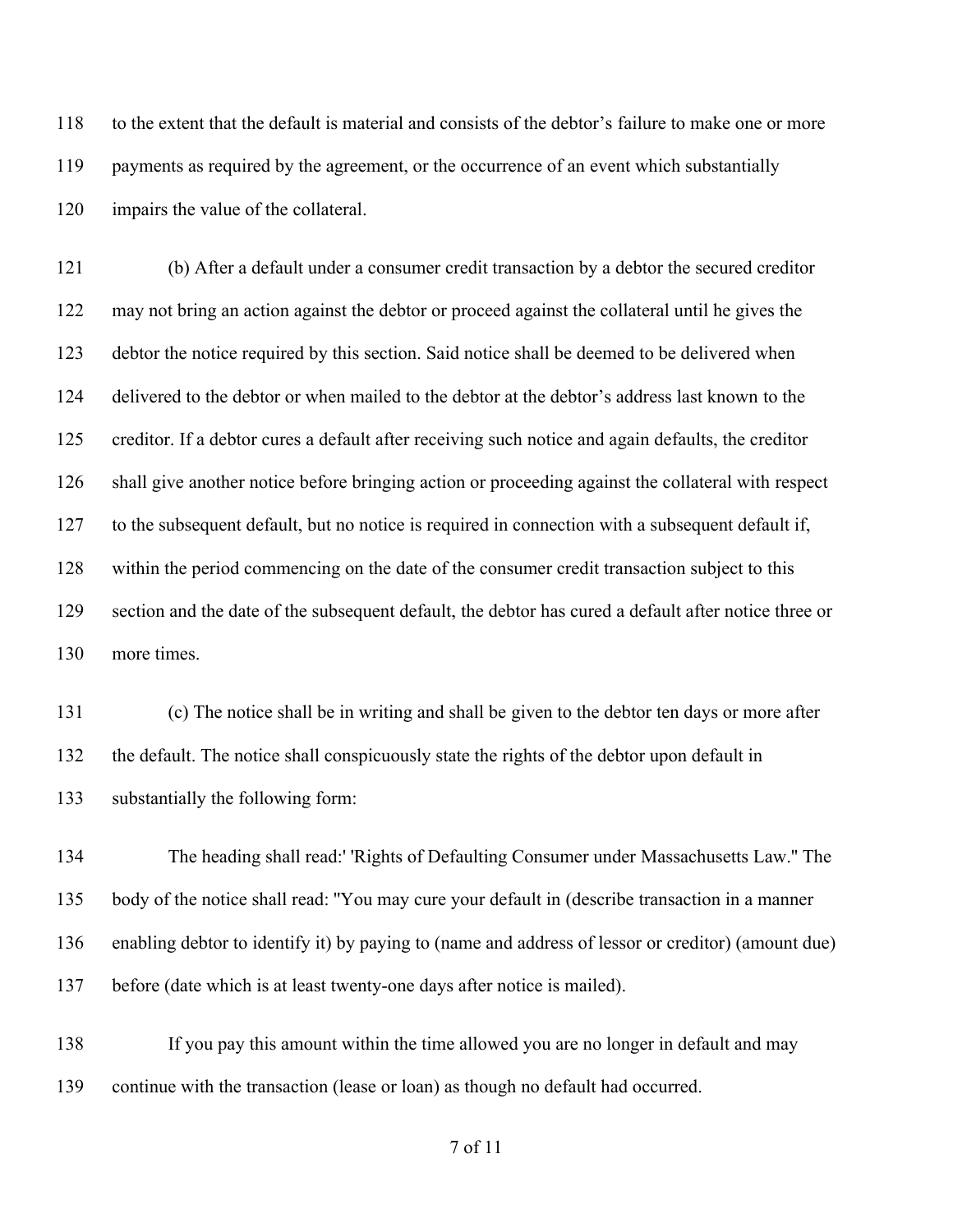(d) No court shall enter a deficiency judgment against a debtor which includes a finance charge or insurance premiums allocable to installments due after repossession. A debtor whose goods have been repossessed shall not be liable in a civil action for a deficiency unless the secured party files an affidavit signed either by the purchaser at the sale or by the secured party stating the price for which the goods were sold and the date and place of sale. Such affidavit shall be filed with the complaint.

 (e) Unless the secured creditor has first notified the debtor that he has elected to accelerate the unpaid balance of the obligation because of default, brought action against the debtor, or proceeded against the collateral, the debtor may cure a default consisting of a failure to pay money by tendering the amount of all unpaid sums due at the time of tender, without acceleration, plus any unpaid delinquency or deferral charges. Cure shall restore the debtor to his rights under the agreement as though the defaults cured have not occurred, subject to the provisions of subsection (b).

 SECTION 12. Chapter 255 of the general laws, as so appearing in the 2014 edition, shall be amended by striking out section 13J and replacing it with the following section:-

 Section 13J. (a) Subject to the provisions of this section and section 13I, a secured creditor under a consumer credit transaction may take possession of collateral. In taking possession the secured creditor under a consumer credit transaction may proceed without a prior hearing only if the default is material and consists of the debtor's failure to make one or more payments as required by the agreement or the occurrence of an event which substantially impairs the value of the collateral, and only if possession can be obtained without use of force, without a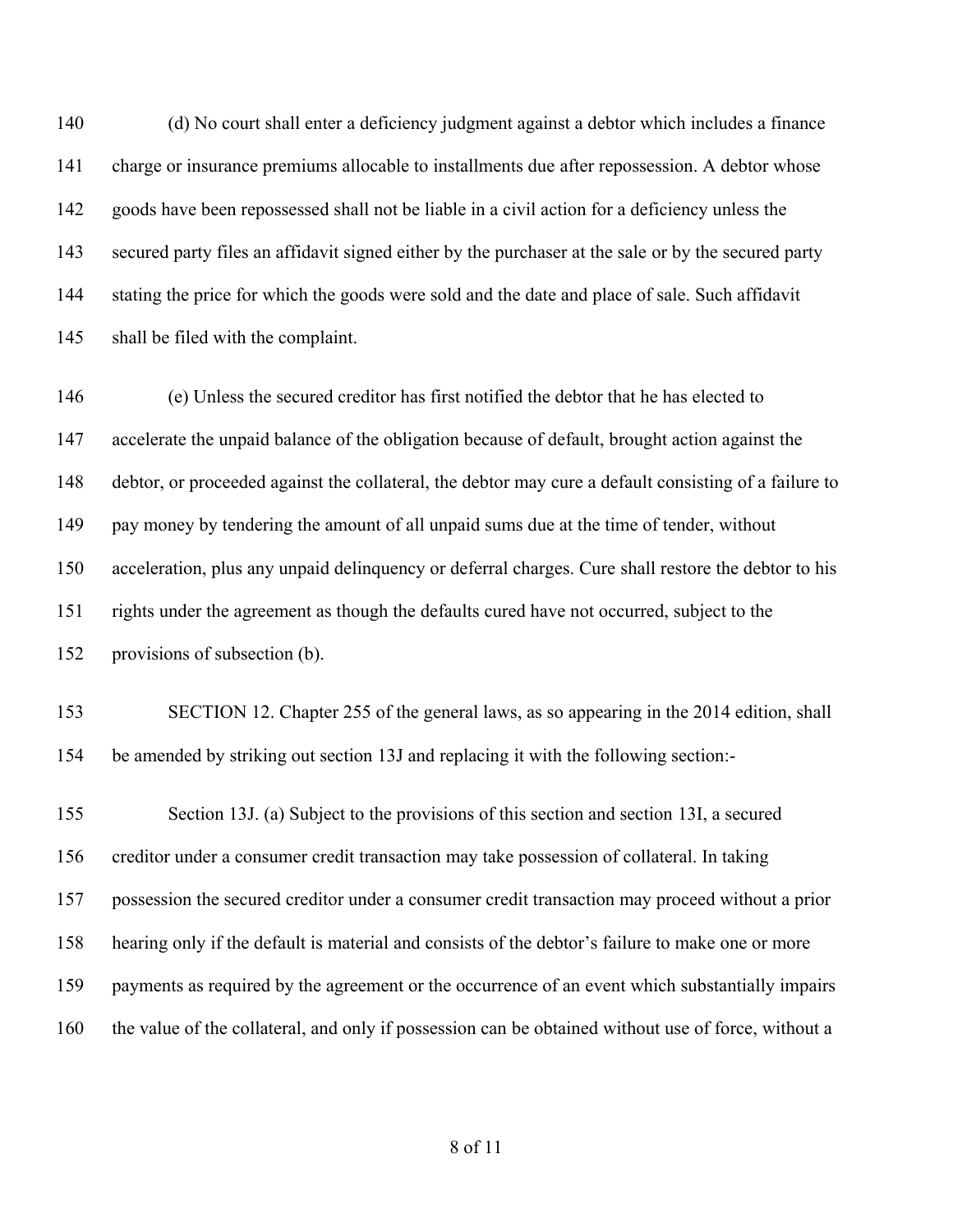breach of peace and, unless the debtor consents to an entry, at the time of such entry, without entry upon property owned by, or rented to the debtor.

 (b) Except as provided in subsection (a), a creditor under a consumer credit transaction may proceed against collateral only after a prior hearing. In any proceeding where possession of the collateral is part of the relief sought by a creditor no court shall allow a secured creditor or lessor to take possession of collateral until the right of the creditor or lessor to take possession has been determined at a hearing at which the consumer has an opportunity to be heard, having been notified in writing of such hearing at least seven days in advance thereof.

 (c) The consumer under a secured consumer credit transaction may redeem the collateral from the creditor or lessor at any time within twenty days of the creditor or lessor's taking possession of the collateral, or thereafter until the creditor or lessor has either disposed of the collateral, entered into a contract for its disposition, or gained the right to retain the collateral.

 (d) The creditor or lessor may after gaining possession sell or otherwise dispose of the collateral. Unless displaced by the provisions of this section and section thirteen I, the rights and obligations of the parties, including redemption and disposition of the collateral shall be governed by the provisions of Part 6 of Article 9 of chapter 106, including consumer leases of motor vehicles, to the extent applicable. Notwithstanding the provisions in Part 6 of Article 9 of chapter 106, if, in connection with a consumer credit transaction which involves an unpaid balance of two thousand dollars or less and which is at the time of default secured by a non- possessory security interest in consumer goods, the creditor or lessor takes possession of or accepts surrender of the collateral, the consumer shall not be liable for any deficiency. If the agreement between the creditor or lessor and consumer provides that the consumer is to obtain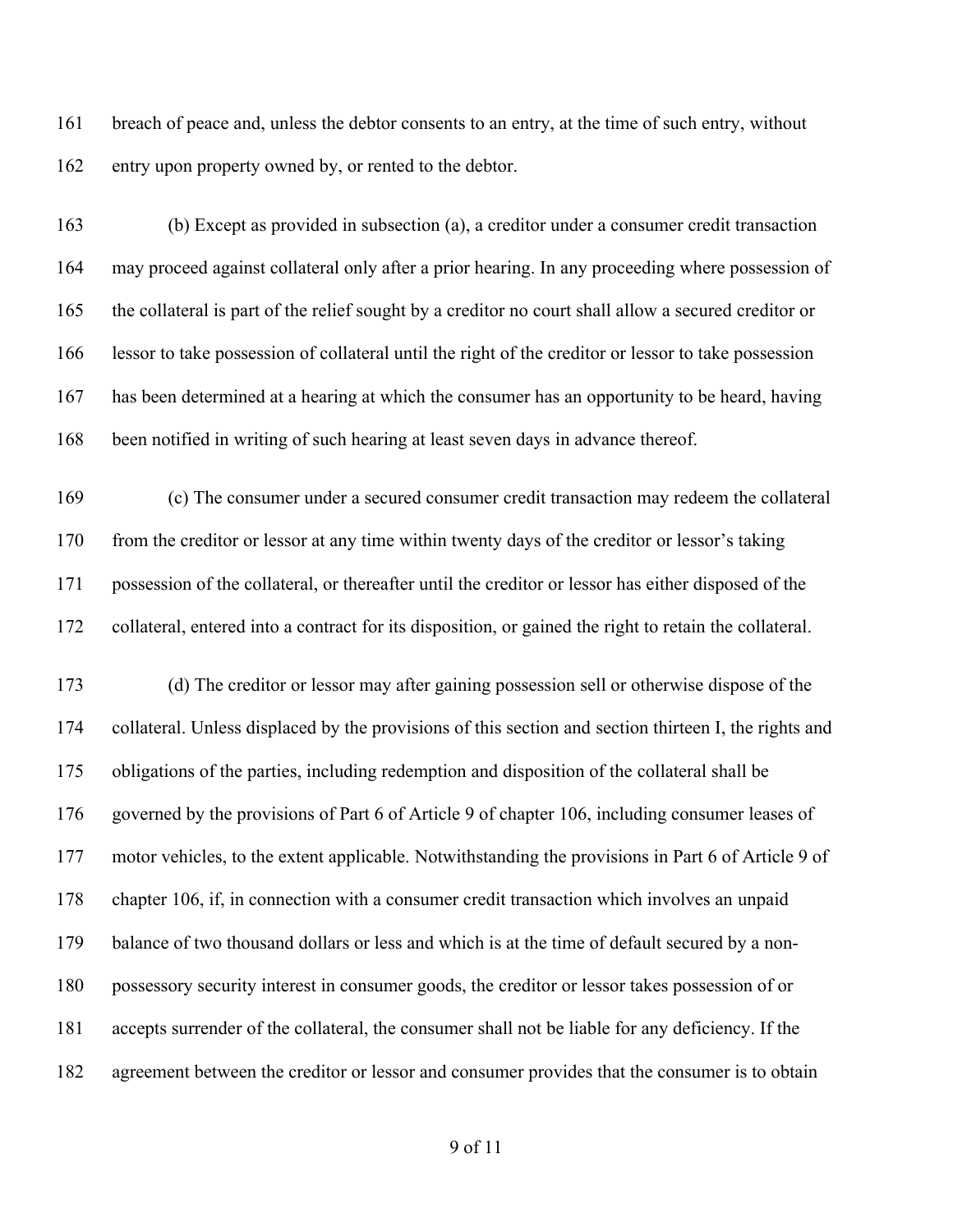insurance protecting the collateral against fire, theft, collision or other hazards and naming the creditor or lessor as loss payee and if, prior to the repossession or surrender of the collateral, loss or damage occurs which would give rise to insurance proceeds under the terms of the policy in force, then nothing in this section shall be deemed to limit the creditor or lessor's rights to so much of the insurance proceeds as does not exceed the fair market value of the collateral existing just prior to the loss or damage and, if insurance as required by the agreement is not in force at the time of the loss or damage, nothing in this section shall be deemed to limit the creditor or lessor's rights in proceeding against any third party who is responsible for the loss or damage in the name of the consumer or otherwise. For the purposes of this section the unpaid balance of a consumer credit transaction shall be that amount which the consumer would have been required to pay upon prepayment.

 (e) (1) If the unpaid balance of the consumer credit transaction at the time of default was two thousand dollars or more the creditor or lessor shall be entitled to recover from the consumer the deficiency, if any, resulting from deducting the fair market value of the collateral from the unpaid balance due and shall also be entitled to any reasonable repossession and storage costs, provided he has complied with all provisions of this section.

 (2) In a proceeding for a deficiency the fair market value of the collateral shall be a question for the court to determine. Periodically published trade estimates of the retail value of goods shall, to the extent they are recognized in the particular trade or business, be presumed to be the fair market value of the collateral.

 (f) Any secured creditor or lessor obtaining possession of a motor vehicle under the provisions of this section shall, within one hour after obtaining such possession, notify the police